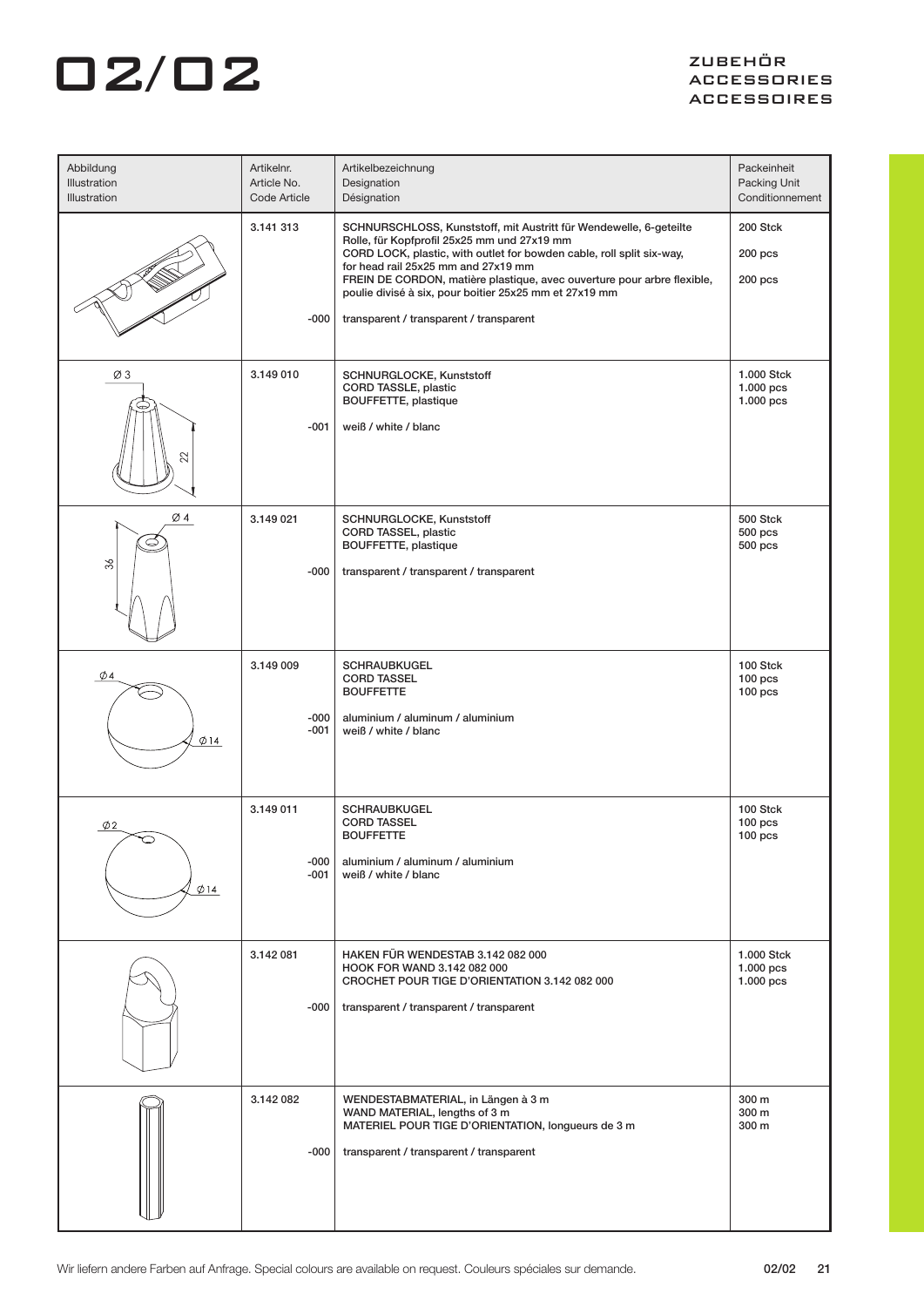| Abbildung<br>Illustration<br>Illustration | Artikelnr.<br>Article No.<br>Code Article                  | Artikelbezeichnung<br>Designation<br>Désignation                                                                                                                                                                                                                                                                  | Packeinheit<br>Packing Unit<br>Conditionnement |
|-------------------------------------------|------------------------------------------------------------|-------------------------------------------------------------------------------------------------------------------------------------------------------------------------------------------------------------------------------------------------------------------------------------------------------------------|------------------------------------------------|
|                                           | 3.142 083<br>-000                                          | <b>GRIFF FÜR WENDESTAB</b><br><b>HANDLE FOR WAND</b><br>POIGNÉE POUR TIGE D'ORIENTATION<br>transparent / transparent / transparent                                                                                                                                                                                | 500 Stck<br>$500$ pcs<br>500 pcs               |
|                                           | 3.142 084<br>-000                                          | VERBINDUNGSSTÜCK FÜR WENDESTAB 3.142 082 000<br>CONNECTING PIECE FOR WAND 3.142 082 000<br>RACCORD POUR TIGE D'ORIENTATION 3.142 082 000<br>transparent / transparent / transparent                                                                                                                               | 1.000 Stck<br>$1.000$ pcs<br>1.000 pcs         |
|                                           | 3.141 604<br>-000                                          | WICKELHAKEN für Wendestab, Kunststoff,<br>geeignet für Wendestab 3.142 082 000<br>CLEAT for wand, plastic,<br>can be used with wand 3.142 082 000<br>TAQUET pour tige d'orientation, plastique,<br>peut être utilisé avec tige d'orientation 3.142 082 000<br>transparent / transparent / transparent             | 200 Satz<br>200 sets<br>200 jeux               |
|                                           | 3.141 010<br>-001                                          | WANDDURCHFÜHRUNG für Zugschnur und Wendewelle, 1-fach<br>WALL GUIDE for cord and tilt shaft, single<br>GUIDE MURAL pour cordon et axe d'orientation, simple<br>weiß / white / blanc<br>Federlänge, spring length, longueur ressort : 100,0 mm<br>Hohlspirale, hollow spiral, spirale creuse<br>$: \emptyset$ 6 mm | 250 Stck<br>$250$ pcs<br>250 pcs               |
| g                                         | 3.142 035<br>3.142 015<br>3.142 016<br>3.142 017<br>$-001$ | WENDESTAB, mit biegsamem Ende, mit Universalkupplung<br>FLEXIBLE WAND, with universal coupling device<br>TIGE D'ORIENTATION FLEXIBLE, avec raccord universel<br>Länge / length / longueur<br>$L = 50$ cm<br>$L = 70$ cm<br>$L = 90$ cm<br>$L = 110$ cm<br>weiß / white / blanc                                    | 100 Stck<br>$100$ pcs<br>$100$ pcs             |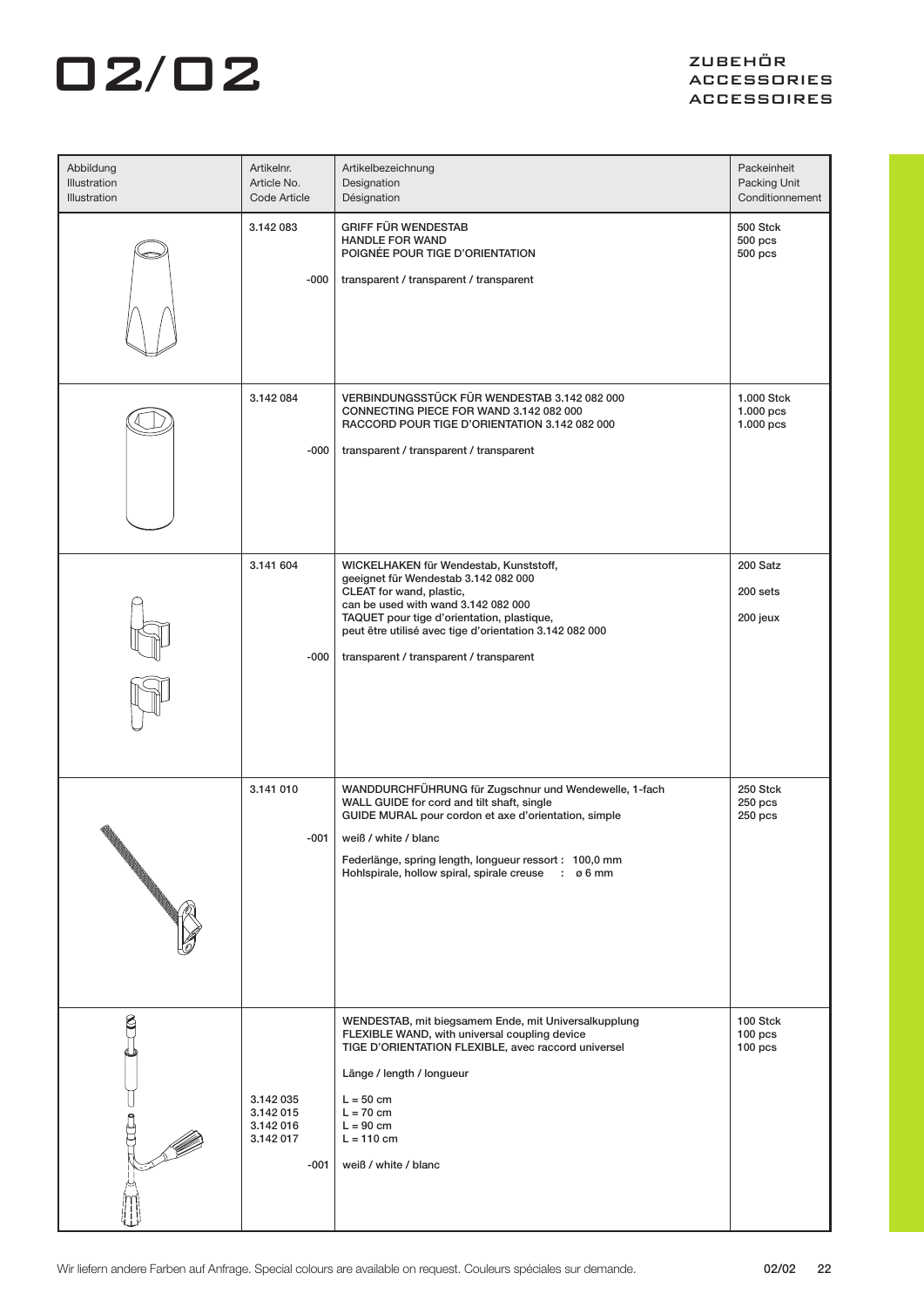| Abbildung<br>Illustration<br><b>Illustration</b>                                 | Artikelnr.<br>Article No.<br>Code Article | Artikelbezeichnung<br>Designation<br>Désignation                                                                                                                                                                                                                                                                                                                                                                                 | Packeinheit<br>Packing Unit<br>Conditionnement                                 |
|----------------------------------------------------------------------------------|-------------------------------------------|----------------------------------------------------------------------------------------------------------------------------------------------------------------------------------------------------------------------------------------------------------------------------------------------------------------------------------------------------------------------------------------------------------------------------------|--------------------------------------------------------------------------------|
|                                                                                  | 3.142 010<br>$-001$                       | WENDESTABVERLÄNGERUNG mit Universalkupplung<br><b>EXTENSION FOR WAND with universal coupling device</b><br>RALLONGE POUR TIGE D'ORIENTATION, avec raccord universel<br>Länge / length / longueur<br>$L = 100$ cm<br>weiß / white / blanc                                                                                                                                                                                         | 100 Stck<br>$100$ pcs<br>100 <sub>pos</sub>                                    |
| Ø4                                                                               | 3.142 042<br>3.142 005<br>$-001$          | BIEGSAME WENDEWELLE, kunststoffummantelt, Universalkupplung,<br>Anschluss für 4 mm Halbrund-Achse<br>BOWDEN CABLE, plastic-coated, universal coupling device,<br>connecting piece for tilt shaft 4 mm semicircular<br>TIGE D'ORIENTATION FLEXIBLE, gaine plastique, raccord universel,<br>raccord pour axe d'orientation 4 mm semi-circulaire<br>Länge / length / longueur<br>$L = 16$ cm<br>$L = 20$ cm<br>weiß / white / blanc | 100 Stck<br>$100$ pcs<br>$100$ pcs                                             |
|                                                                                  | 3.142 047<br>$-001$                       | BIEGSAME WENDEWELLE, kunststoffummantelt, Universalkupplung,<br>Anschluss für 5 mm Sechskant-Achse<br>BOWDEN CABLE, plastic coated, universal coupling device,<br>for tilt shaft 5 mm hexagonal<br>TIGE D'ORIENTATION FLEXIBLE, gaine plastique, raccord universel,<br>raccord pour axe d'orientation 5 mm hexagonal<br>Länge / length / longueur<br>$L = 16$ cm<br>weiß / white / blanc                                         | 100 Stck<br>$100$ pcs<br>$100$ pcs                                             |
| 36.5<br>Ø9<br>3.142075<br>)<br>MATHELITTER (R)                                   | 3.142 073<br>-000<br>3.142 075<br>-000    | <b>WENDESTABHALTER, ohne Schraube</b><br>WAND HOLDER, without screw<br>ATTACHE POUR TIGE D'ORIENTATION, sans vis<br>transparent / transparent / transparent<br>BEFESTIGUNGSSCHRAUBE für Wendestabhalter 3.142 073<br>FIXING SCREW for wand holder 3.142 073<br>VIS DE FIXATION pour attache tige d'orientation 3.142 073<br>verzinkt / galvanized / zingué                                                                       | 500 Stck<br>500 pcs<br>$500$ pcs<br>1.000 Stck<br>$1.000$ pcs<br>$1.000$ pcs   |
| $\mathcal{Z}_{\mathcal{A},\mathcal{S}}$<br>Ø9<br><b>EUCLICATORICATORICANOSCO</b> | 3.142 074<br>$-000$<br>3.142 076<br>-000  | WENDESTABHALTER, ohne Schraube<br>WAND HOLDER, without screw<br>ATTACHE POUR TIGE D'ORIENTATION, sans vis<br>transparent / transparent / transparent<br>BEFESTIGUNGSSCHRAUBE für Wendestabhalter 3.142 074<br>FIXING SCREW for wand holder 3.142 074<br>VIS DE FIXATION pour attache tige d'orientation 3.142 074<br>verzinkt / galvanized / zingué                                                                              | 500 Stck<br>$500$ pcs<br>$500$ pcs<br>1.000 Stck<br>$1.000$ pcs<br>$1.000$ pcs |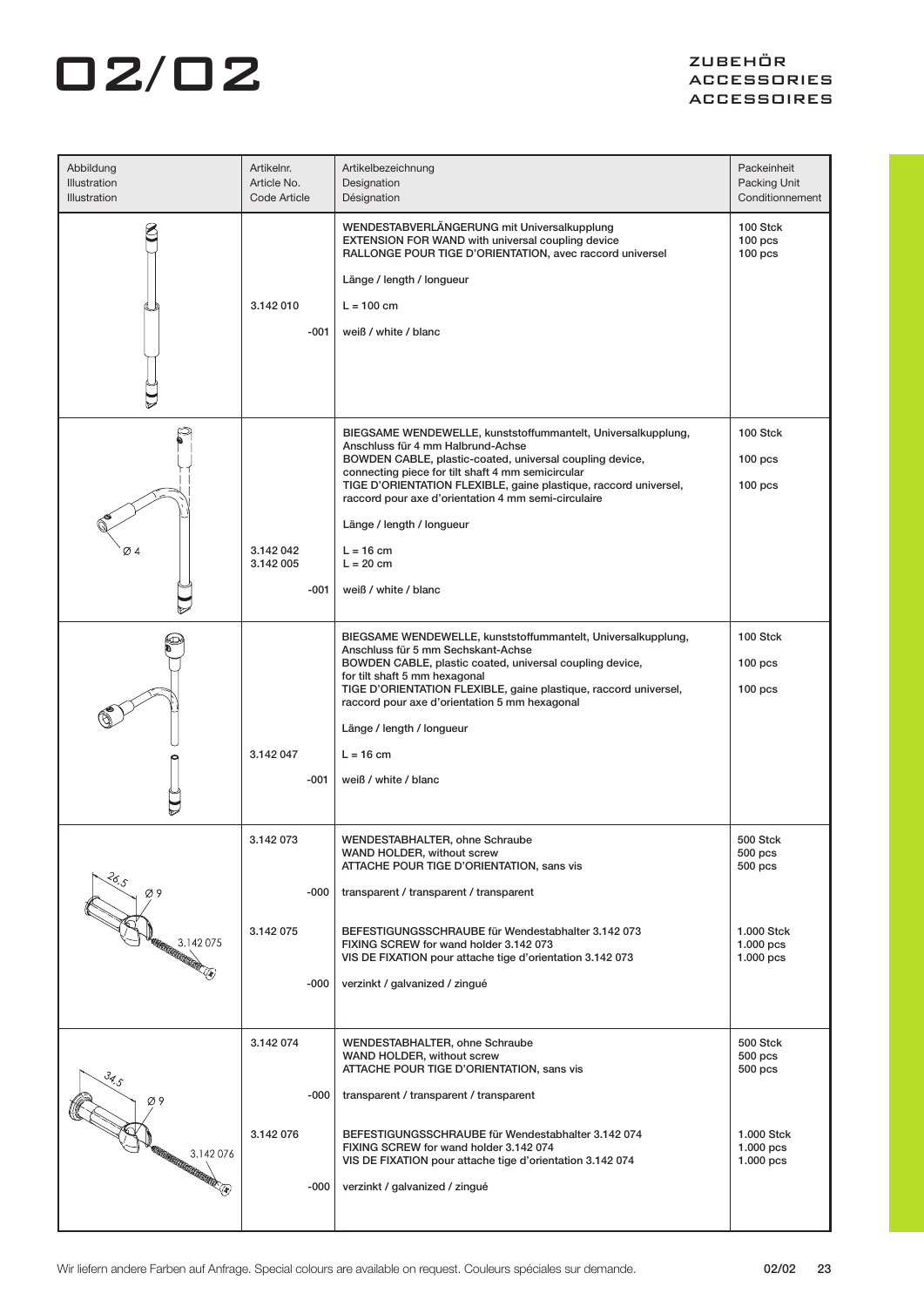| Abbildung<br>Illustration<br>Illustration | Artikelnr.<br>Article No.<br>Code Article | Artikelbezeichnung<br>Designation<br>Désignation                                                                                                                                                                                                  | Packeinheit<br>Packing Unit<br>Conditionnement |
|-------------------------------------------|-------------------------------------------|---------------------------------------------------------------------------------------------------------------------------------------------------------------------------------------------------------------------------------------------------|------------------------------------------------|
| $\varnothing$ 20                          | 3.142 068<br>-000<br>-001                 | WENDESTABHALTER, universal, ohne Schraube<br>WAND HOLDER, universal, without screw<br>ATTACHE POUR TIGE D'ORIENTATION, universel, sans vis<br>transparent / transparent / transparent<br>weiß / white / blanc                                     | 100 Stck<br>$100$ pcs<br>$100$ pcs             |
| 14<br>$\varnothing$ 5,3                   | 3.142 019<br>-001                         | WENDESTABHALTER, Kunststoff, ohne Schraube<br>WAND HOLDER, plastic, without screw<br>ATTACHE POUR TIGE D'ORIENTATION, plastique, sans vis<br>weiß / white / blanc                                                                                 | <b>500 Stck</b><br>$500$ pcs<br>500 pcs        |
|                                           | 3.142 054<br>-001                         | WENDESTABHALTER, Kunststoff, ohne Schraube<br>WAND HOLDER, plastic, without screw<br>ATTACHE POUR TIGE D'ORIENTATION, plastique, sans vis<br>weiß / white / blanc                                                                                 | 500 Stck<br>$500$ pcs<br>500 pcs               |
|                                           | 3.143 015<br>-000<br>-001                 | SCHNURWICKLER mit Schraubabdeckkappe, Kunststoff, ohne Schraube<br>CORD CLEAT with screw cap, plastic, without screw<br>TAQUET POUR CORDON avec cache vis, plastique, sans vis<br>transparent / transparent / transparent<br>weiß / white / blanc | 1.000 Stck<br>$1.000$ pcs<br>1.000 pcs         |
|                                           | 3.143 024<br>$-000$<br>-001               | SCHNURWICKLER, Kunststoff, ohne Schraube<br>CORD CLEAT, plastic, without screw<br>TAQUET POUR CORDON, plastique, sans vis<br>transparent / transparent / transparent<br>weiß / white / blanc                                                      | 1.000 Stck<br>$1.000$ pcs<br>$1.000$ pcs       |
| TUTTU S                                   | 3.141 049<br>-001                         | KLEMMKNOPF mit Deckel und Schraube, Kunststoff<br>CORD CLEAT with cap and screw, plastic<br>TAQUET POUR CORDON avec couvercle et vis, plastique<br>weiß / white / blanc                                                                           | 1.000 Stck<br>$1.000$ pcs<br>$1.000$ pcs       |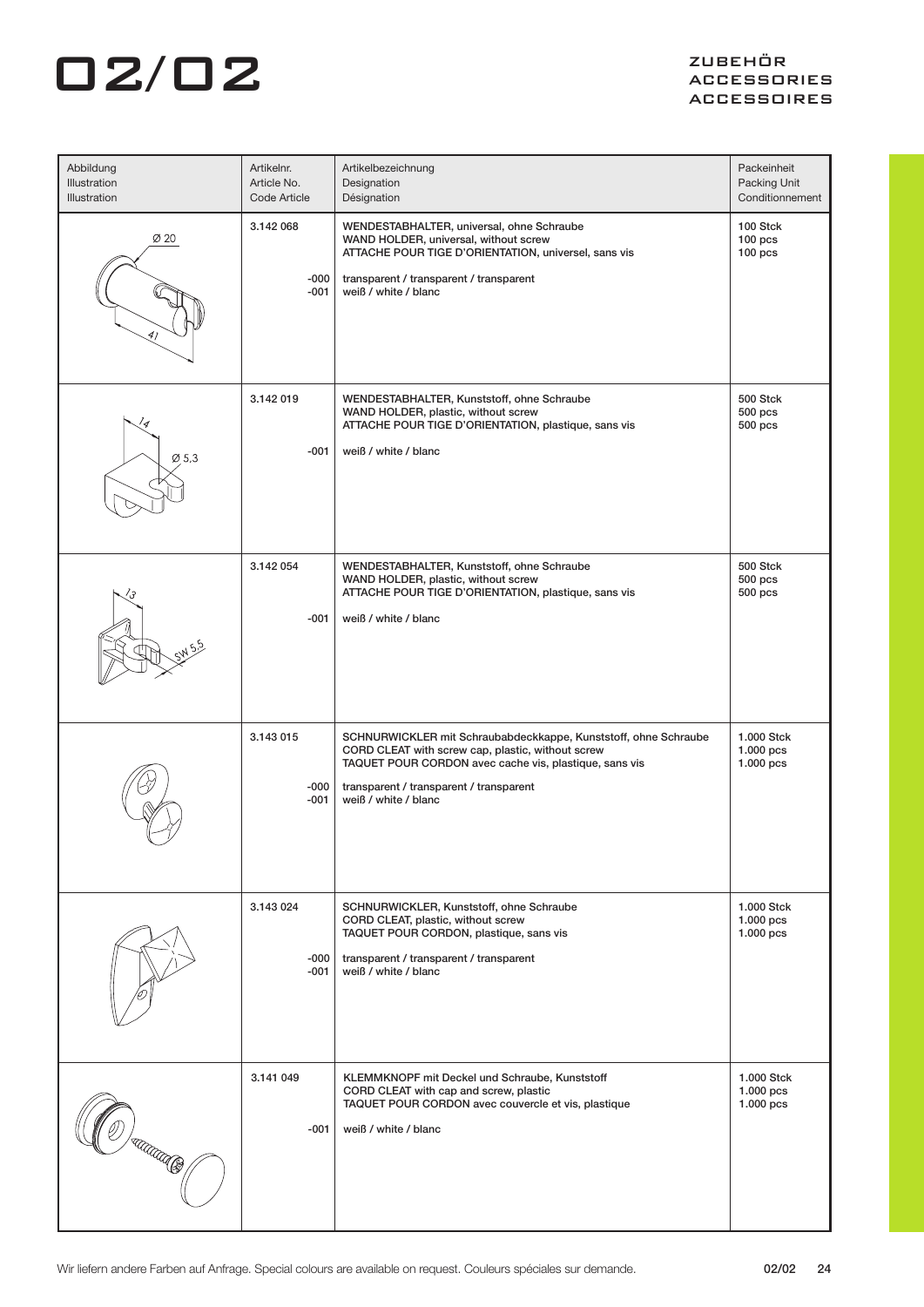| Abbildung<br>Illustration<br>Illustration | Artikelnr.<br>Article No.<br>Code Article | Artikelbezeichnung<br>Designation<br>Désignation                                                                                                                                                                                                                                                                                                               | Packeinheit<br>Packing Unit<br>Conditionnement |
|-------------------------------------------|-------------------------------------------|----------------------------------------------------------------------------------------------------------------------------------------------------------------------------------------------------------------------------------------------------------------------------------------------------------------------------------------------------------------|------------------------------------------------|
| 29<br>Ø9<br>SO                            | 3.143 051<br>$-001$                       | HALTEPLATTE für Kunststoff-Fenster, selbstklebend,<br>mit transparentem Wendestabhalter 3.142 073 000<br>HOLDING PLATE for plastic windows, selfadhesive,<br>with transparent wand holder 3.142 073 000<br>PLATINE pour fenêtres en matière plastique, autoadhésive,<br>avec attache pour tige d'orientation transparent 3.142 073 000<br>weiß / white / blanc | 25 Stck<br>25 pcs<br>25 pcs                    |
| 3><br>Ø9<br>SO<br>ŋJ                      | 3.143 053<br>$-001$                       | HALTEPLATTE für Kunststoff-Fenster, selbstklebend,<br>mit transparentem Wendestabhalter 3.142 074 000<br>HOLDING PLATE for plastic windows, selfadhesive,<br>with transparent wand holder 3.142 074 000<br>PLATINE pour fenêtres en matière plastique, autoadhésive,<br>avec attache pour tige d'orientation transparent 3.142 074 000<br>weiß / white / blanc | 25 Stck<br>25 pcs<br>25 pcs                    |
| $\delta$                                  | 3.143 069<br>$-001$                       | HALTEPLATTE für Kunststoff-Fenster, selbstklebend,<br>mit Schnurwicklern 3.143 077 001<br>HOLDING PLATE for plastic window, selfadhesive,<br>with cord cleat 3.143 077 001<br>PLATINE pour fenêtres en matière plastique, autoadhésive,<br>avec taquet de cordon 3.143 077 001<br>weiß / white / blanc                                                         | 25 Stck<br>25 pcs<br>25 pcs                    |
| 143015<br>55                              | 3.143 014<br>-001                         | HALTEPLATTE für Kunststoff-Fenster, selbstklebend,<br>mit Schnurwicklern 3.143 015<br>HOLDING PLATE for plastic windows, selfadhesive,<br>with cord cleat 3.143 015<br>PLATINE pour fenêtres en matière plastique, autoadhésive,<br>avec taquet de cordon 3.143 015<br>weiß / white / blanc                                                                    | 25 Stck<br>25 pcs<br>25 pcs                    |